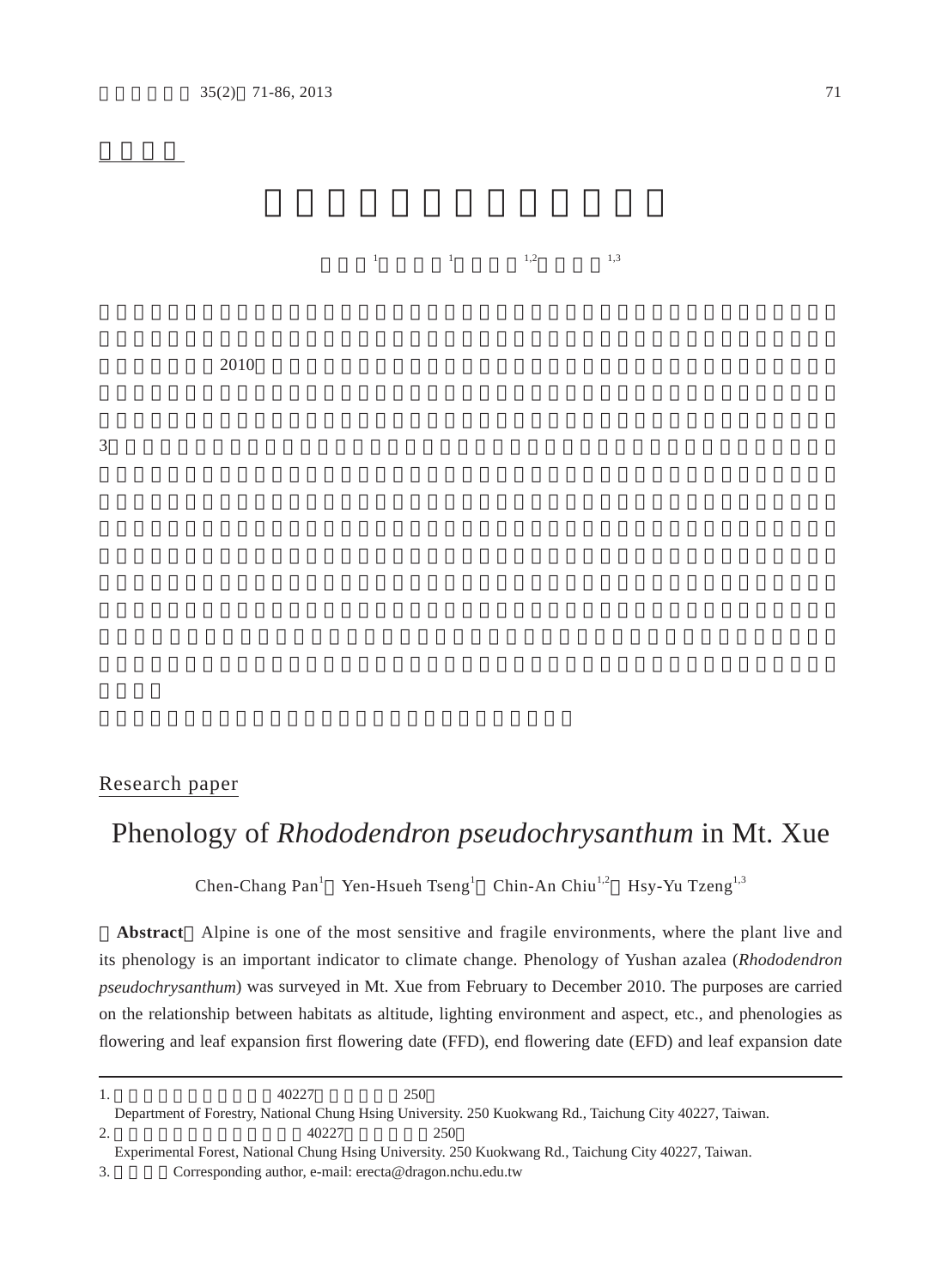(LED) showed significantly positive correlated with altitude; however, flowering duration, flower number/ branch, leaf number/branch were significantly negative correlated with altitude. These phenomena indicated Yushan azalea phenology initiate late and reduced the number of flowers and leaf per branch along with altitude. Furthermore, FFD and LED of Yushan azalea were significant difference at different altitudes. According to altitude is an indirect factor which reflects temperature and heat. And heat accumulated is more slowly with altitude increasing, that indicate heat accumulated is the major factor of FFD and LED of *R. pseudochrysanthum*. Although, FFD and LED were correlate insignificant difference in lighting and aspect habitats. The LSD post hoc tests indicated that FFD and LED of individuals at grassland were initiated earliest than other habitats. It might indicate the phenology was associate with temperature and light. In addition, the number of flowers and leaves per branch at different lighting habitat showed significant difference. LSD post hoc tests showed that Yushan azalea which under the forest with the lowest number of flowers and leaves per branch. It showed lighting environment is an important impact on plant biomass accumulation. Although, the phenomena of phenology were showed insignificantly between different aspects; the post hoc tests indicate the FFD of Yushan azalea at aspect of south ~ southwest was earlier than the other aspects. It might reflect the duration of sunlight. Flowering phenology of Yushan azalea at cirque was not overlap with other individuals at low altitudes, which indicate these cirque individuals miss the opportunity of gene flow. And the flowering phenology character might be one of the conformational factors to be *R. pseudochrysanthum* species complex.

**Key words** Rhododendron, alpine plant, flowering phenology, climatic change, first flowering date

|                           |                              | Hay.)                                 | (Li et al., 1998;                       |                       |
|---------------------------|------------------------------|---------------------------------------|-----------------------------------------|-----------------------|
|                           | (Rhododendron pseudochrysan- | 2006)                                 |                                         |                       |
| thum Hay.)                |                              |                                       |                                         | (R. morii Hay.)       |
|                           | (Ericaceae Juss.)            |                                       |                                         |                       |
| (Rhododendron L.)         | (subg.                       |                                       |                                         |                       |
| Hymenanthes (B.) K. Koch) |                              |                                       | (Rhododendron pseudochrysanthum species |                       |
| 295                       | 24<br>$\mathbf{1}$           | complex) (                            | 2004                                    | 2005                  |
|                           |                              | 2006                                  | 2010)                                   |                       |
| (                         |                              |                                       |                                         |                       |
| 1995)                     |                              |                                       |                                         |                       |
|                           |                              |                                       |                                         |                       |
|                           | (Irving)                     | 1983)                                 |                                         |                       |
| and Hebda, 1993)          |                              |                                       |                                         |                       |
|                           |                              |                                       |                                         |                       |
| (                         | 1995)                        | (                                     | 2009)                                   |                       |
|                           |                              |                                       |                                         |                       |
| (R. formosanum Hemsl.     |                              |                                       |                                         | (Myneni et al., 1997) |
| (R. rubropunctatum Hay.)  |                              |                                       |                                         |                       |
|                           | (R. hyperythrum              | (Parmesan, 2006; Rötzer et al., 2000) |                                         |                       |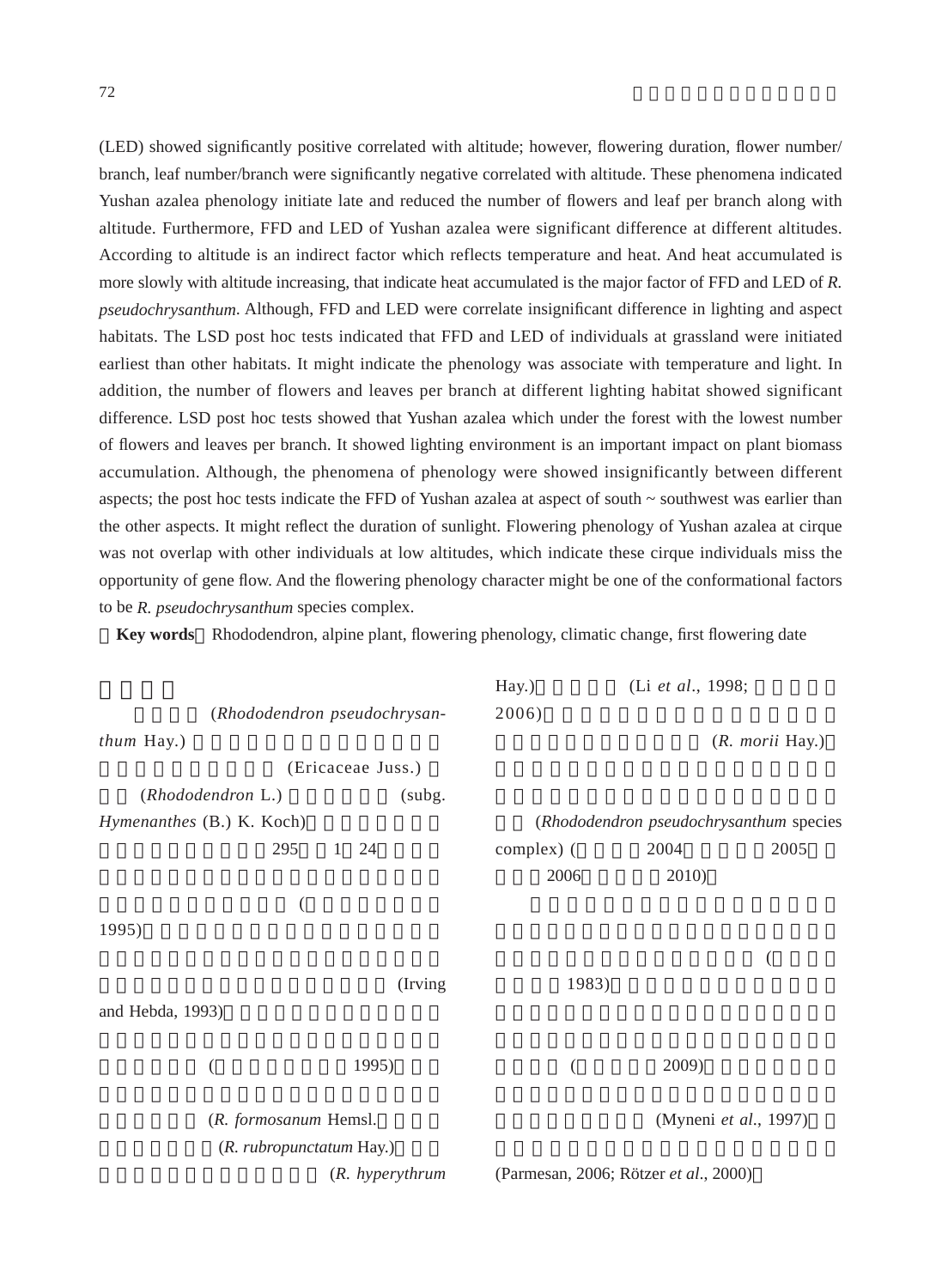|                                                    |                                            |                                    |                                                       | (Abies kawakamii (Hay.) Ito)                          |                         |                |
|----------------------------------------------------|--------------------------------------------|------------------------------------|-------------------------------------------------------|-------------------------------------------------------|-------------------------|----------------|
|                                                    |                                            |                                    |                                                       | (Juniperus morrisonicola Hay.)                        |                         |                |
|                                                    | (Sala et al., 2000)                        |                                    | ( )<br>2010)                                          | $\left($                                              | 2011)                   |                |
| $\left($                                           | 2011)                                      |                                    | 26<br>3,885 m (<br>$\mathfrak{2}$                     | (1)<br>1)                                             |                         | $3,065-$       |
|                                                    |                                            |                                    | 1)<br>$\left($                                        |                                                       |                         | 6.0-29.5 cm    |
| $($ )                                              |                                            |                                    | $\left($<br>$\mathcal{E}$<br>1.<br>$\sqrt{2}$<br>2010 | 12                                                    | 2010                    | $\overline{2}$ |
|                                                    | 1986)<br>$\big($                           |                                    |                                                       |                                                       |                         |                |
| $\overline{(}$                                     | 2011)                                      |                                    |                                                       |                                                       |                         |                |
| 2010                                               |                                            |                                    | (1)                                                   |                                                       | (number of flower/      |                |
| $\mathbf{1}$<br>(<br>9.02<br>$\big)$<br>2284.5mm ( | $-0.11$<br>$\mathcal{E}$<br>4.84<br>2011)  | $\boldsymbol{7}$<br>$\overline{(}$ | branch)<br>leaf/branch)                               | (number of flower/num. leaf)<br>(leaf expansion date) |                         | (number of     |
| 2,300 m                                            | $(3,886 \text{ m})$                        |                                    |                                                       |                                                       |                         |                |
| $\overline{4}$                                     |                                            |                                    | (2)                                                   | a.                                                    | (flower bud inflate     |                |
|                                                    | (Yushania niitakayamensis (Hay.)           |                                    | date, FBID)                                           |                                                       |                         | b.             |
| Keng)                                              | (Miscanthus sinensis Anders.               |                                    |                                                       | (display-petal date, DPD)                             |                         |                |
|                                                    | var. transmorrisonensis (Hay.) Y. Lee)     |                                    |                                                       |                                                       | $\mathbb{C}.$           | (first         |
|                                                    | (Tsuga chinensis (Franch.) Pritz.          |                                    |                                                       | flowering date, FFD)                                  | $5 - 24%$               |                |
|                                                    | ex Diels var. formosana (Hay.) Li et Keng) |                                    | d.                                                    |                                                       | (full blossom date, FBD |                |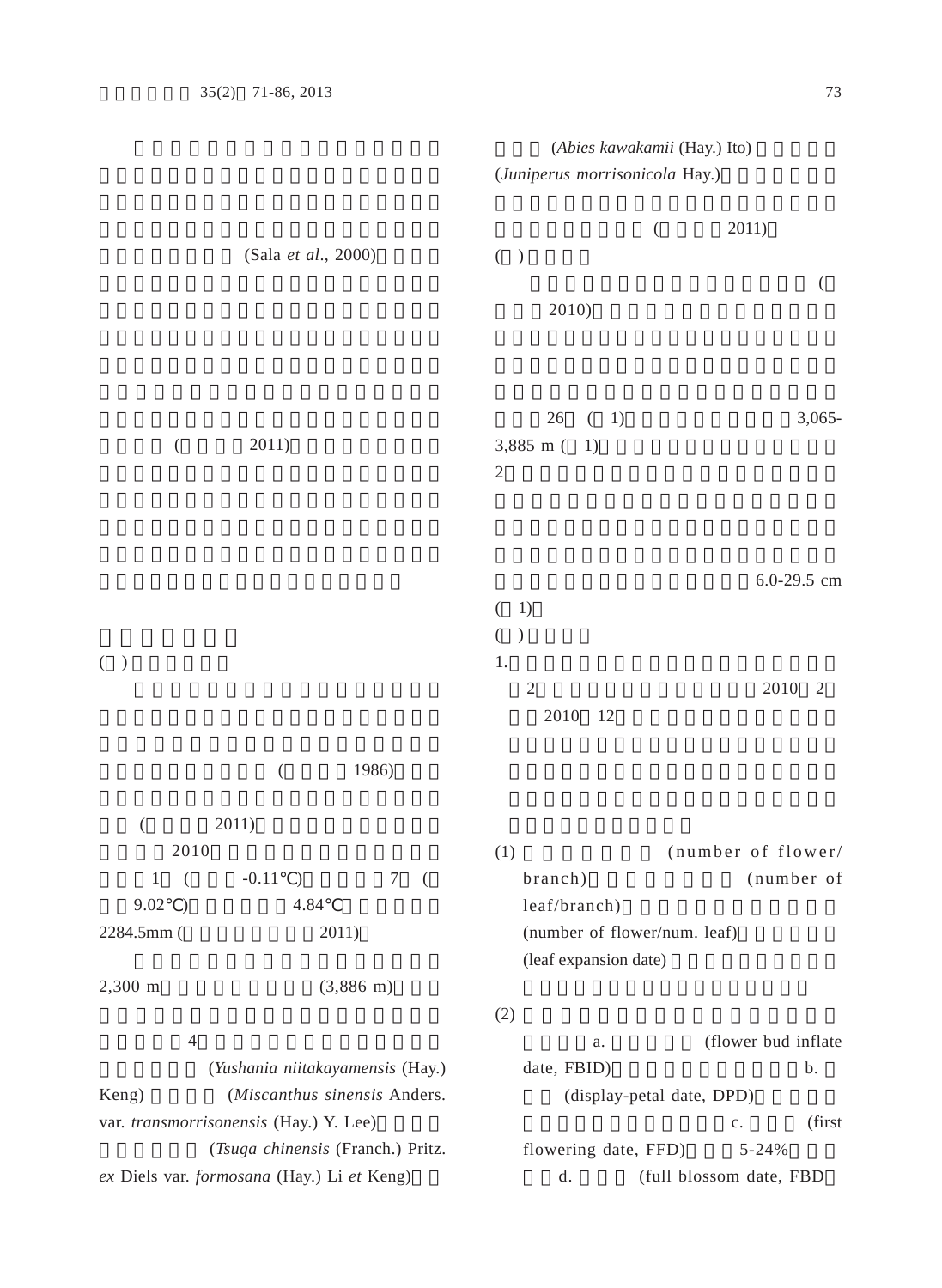Table 1. Phenological characteristics of *Rhododendron pseudochrysanthum* and its environmental factors in Mt. Xue

|                | (cm)           | (m)   |                  | $( / )$ $( / )$ |         | $($ / $)$ |         |
|----------------|----------------|-------|------------------|-----------------|---------|-----------|---------|
| $\mathbf{1}$   | 7.2            | 3,065 | $3/25$           | 5/04            | 12.0    | $5/16$    | 10.7    |
| 2              | 18.9           | 3,080 | 4/08             | $5/08$          | 8.5     | $5/18$    | 5.5     |
| 3              | 13.0           | 3,075 | 3/24             | 4/17            | 11.7    | 5/19      | 7.5     |
| $\overline{4}$ | 15.4           | 3,085 | 4/10             | 4/28            | 7.7     | 5/21      | 7.2     |
| 5              | 16.4           | 3,100 | 3/25             | 4/23            | 12.3    | $5/02$    | 7.8     |
| 6              | 13.5           | 3,155 | 4/08             | $5/04$          | 10.3    | $5/19$    | 9.8     |
| $\tau$         | 12.1           | 3,135 | 4/09             | 5/06            | 9.0     | 5/26      | 8.0     |
| 8              | 14.0           | 3,130 | 3/27             | 4/24            | 8.0     | 4/28      | 7.5     |
| 9              | 7.8            | 3,130 | 4/07             | $5/05$          | 12.7    | $5/26$    | 7.3     |
| 10             | 20.0           | 3,130 | 4/08             | 4/30            | 9.3     | 5/18      | 8.5     |
| 11             | 14.8           | 3,140 | 4/09             | $5/04$          | 11.0    | 5/21      | $7.5\,$ |
| 12             | 18.0           | 3,135 | 4/08             | $5/06$          | 12.0    | 5/21      | 9.5     |
| 13             | 6.0            | 3,125 | 4/09             | $5/06$          | 9.8     | $5/20$    | 5.7     |
| 14             | 17.4           | 3,240 | 4/09             | 5/08            | 11.3    | 5/19      | 9.5     |
| 15             | 29.5           | 3,280 | 4/10             | $5/12$          | 8.2     | $5/24$    | 4.3     |
| 16             | 8.0            | 3,325 | $5/06$           | $5/28$          | 6.2     | 6/20      | 5.7     |
| 17             | 7.5            | 3,420 | $\overline{c}^2$ | $\sim$          | $\pm$   | $5/27$    | 4.7     |
| 18             | 7.7            | 3,601 | 5/23             | 6/08            | $7.7\,$ | 6/12      | 7.3     |
| 19             | $\overline{1}$ | 3,600 | $5/19$           | 6/02            | 8.5     | 6/10      | 8.7     |
| $20\,$         |                | 3,593 | $5/15$           | $5/30$          | 7.8     | 6/04      | 6.7     |
| 21             |                | 3,627 | 5/10             | 6/05            | 6.8     | 6/12      | 8.3     |
| 22             |                | 3,650 | 5/09             | 6/03            | 7.2     | 6/18      | 5.8     |
| 23             | 10.5           | 3,677 | $5/22$           | 6/13            | 10.3    | 6/14      | 7.7     |
| 24             |                | 3,700 | 5/23             | 6/15            | 9.8     | 6/18      | 6.2     |
| 25             |                | 3,860 | $5/25$           | 6/17            | 8.0     | 6/28      | 6.2     |
| 26             |                | 3,885 | $5/25$           | 6/14            | 8.8     | 6/24      | 8.2     |
|                |                |       |                  |                 |         |           |         |

1

<sup>2</sup> 2010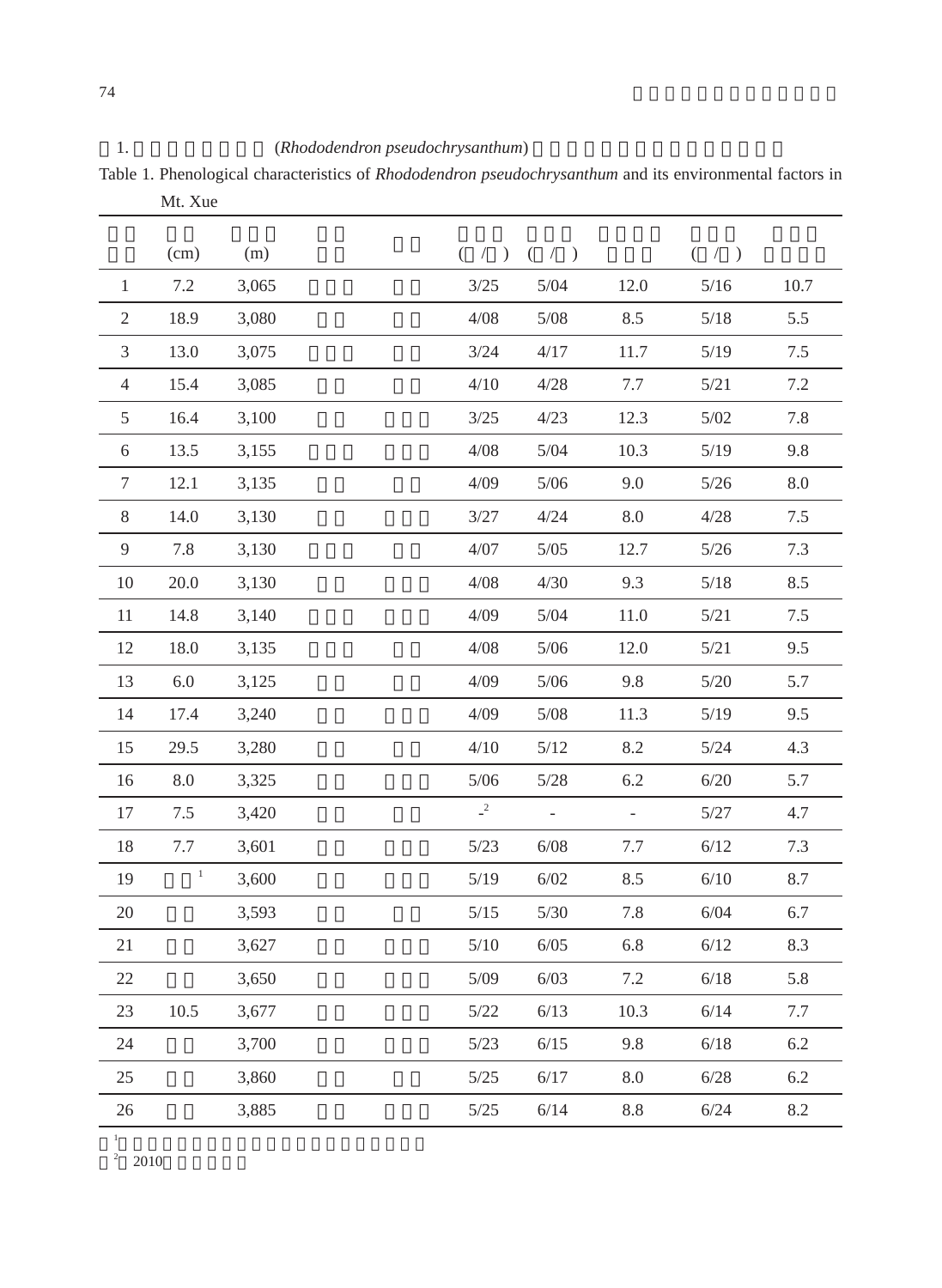

1. **Black** (*Rhododendron pseudochrysanthum*)



|     | $25 - 94%$                                       |       | ${\rm e}$ .         | (end)               |                             |                                                                  |  |          |               |                        |
|-----|--------------------------------------------------|-------|---------------------|---------------------|-----------------------------|------------------------------------------------------------------|--|----------|---------------|------------------------|
|     | flowering date, EFD)                             |       | 95%                 |                     |                             |                                                                  |  |          |               | (growing hours, GH)    |
|     | (flowering duration)                             |       |                     |                     |                             |                                                                  |  |          |               |                        |
|     |                                                  |       |                     |                     |                             | Gordon and Bootsma, 1993)                                        |  |          |               |                        |
| 2.  |                                                  |       |                     |                     |                             | $S_{gdh} = \sum_{t_1}^{t_2} \left( \overline{T_t} - T_b \right)$ |  |          |               |                        |
|     |                                                  | 5     |                     |                     |                             | $\overline{T}_t > T_b$ , $\overline{T}_t < T_b$                  |  | $\theta$ |               |                        |
|     | 5                                                |       |                     |                     | $\mathbf{S}_{\mathit{gdh}}$ |                                                                  |  |          |               |                        |
|     | (threshold temperature) (Chnnel and Smith, 1983; |       |                     |                     |                             | (growing degree hour, GDH)                                       |  |          |               | degree-                |
|     | Murray et al., 1989; Hannerz, 1999)              |       |                     |                     | hour                        |                                                                  |  |          |               |                        |
|     |                                                  |       |                     |                     | $t_I$                       |                                                                  |  |          |               |                        |
|     | 2010)                                            |       | 5                   |                     |                             |                                                                  |  |          |               |                        |
|     |                                                  |       |                     |                     | t <sub>2</sub>              |                                                                  |  |          |               |                        |
|     |                                                  |       |                     |                     | $T_{t}$                     |                                                                  |  |          |               |                        |
|     | $\overline{4}$                                   |       |                     | $(3,050 \text{ m})$ | $T_b$                       |                                                                  |  | 5        | $\rightarrow$ |                        |
| 369 | $(3,142 \text{ m})$                              |       | $(3,405 \text{ m})$ |                     | 3.                          |                                                                  |  |          |               |                        |
|     | $(3,584 \text{ m})$                              |       | 2009<br>9           |                     |                             |                                                                  |  |          |               |                        |
|     |                                                  | 2011) |                     |                     |                             |                                                                  |  | Pearson  |               |                        |
|     |                                                  |       |                     |                     |                             |                                                                  |  |          |               | Sigmaplot 10.0 (Systat |

Software, Inc.)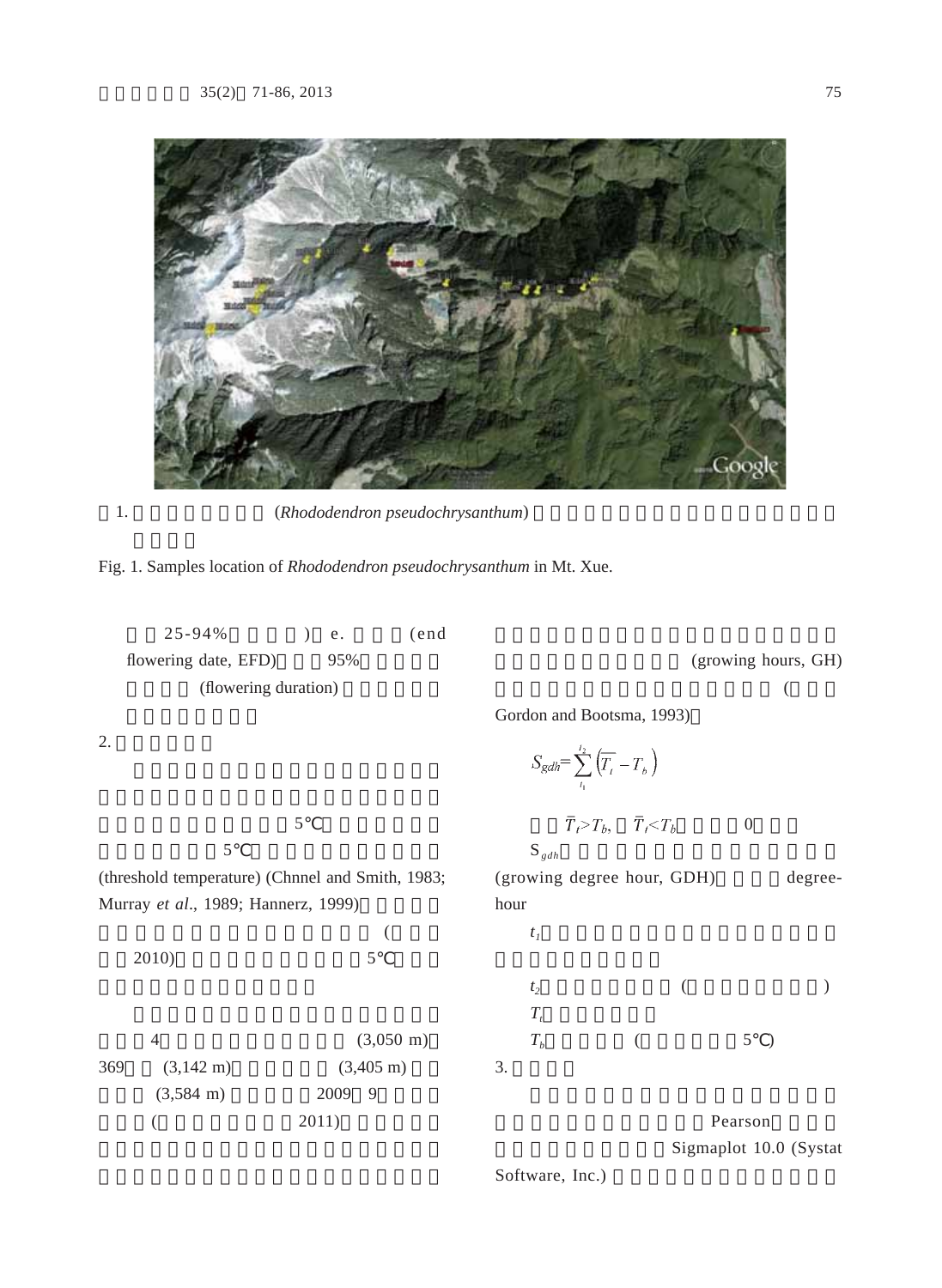(altitude) (light) (aspect) 3種生育地環境因子進行變方分析 (analysis of variance, ANOVA) LSD  $(LSD$  host hoc test)  $(1)$  $3,001-3,200 \text{ m}$   $3,201-3,500 \text{ m}$   $3,501 3,886 \text{ m } 3$  (2)  $(forest)$ (forest edge) (grass $shrub land)$  (cirque) 3  $(3)$  $(northwest ~ northern$ (northeast  $\sim$  southeast) (southeast  $\sim$  southwest) (southwest  $\sim$  northwest) 4 SPSS 12.0 (SPSS, Inc.) 著海拔的增加而顯著減少 (累積時數 *r*  $\lambda^2$ =0.225,  $p=0.017;$  $^{2}$ =0.424, *p*<0.001) (Körner, 2003)  $\overline{a}$ 2001 Körner, 2007)  $9.4 \pm 1.8$  $(4, r^2=0.224, p=0.017)$ 10-13 6-10 ( 1  $5)$  $(6, r^2=0.292,$  $p=0.005$ )  $(2011)$  $(17)$ 

 $($ 

 $26$  $(3,065 \text{ m})$  ( 1),開花起始日為3 25日,開花最晚的植株  $(3,860-3,885 \text{ m})$ 5 25日;玉山杜鵑開花之花期結束由4月中 旬至6月中旬,每株花期歷時長約18-40天。雪  $4-5$  $2 \t (1)$  $2,600 \text{ m}$ 3 28  $3,000 \text{ m}$  $\overline{a}$  $r^2 = 0.904, p < 0.001;$  r *2* =0.897, *p*<0.001 1 (flowering duration)  $)$  $(r^2=0.282, p=0.006$  3)

(F=9.156,  $p=0.004$ ; F=5.054,  $p=0.026$ )  $(F=0.648, p=0.599)$  $\overline{a}$  $\times$  F=0.19, *p*=0.901;  $\times$  $F=0.036, p=0.854$ 3,500m  $(3,001-3,200m)$  $(t=-2.591, p=0.005)$  ( 2)  $(t=1.852,$  $p=0.027$ ) (*t*=-0.390,  $p=0.652$ ) (3)  $(4)$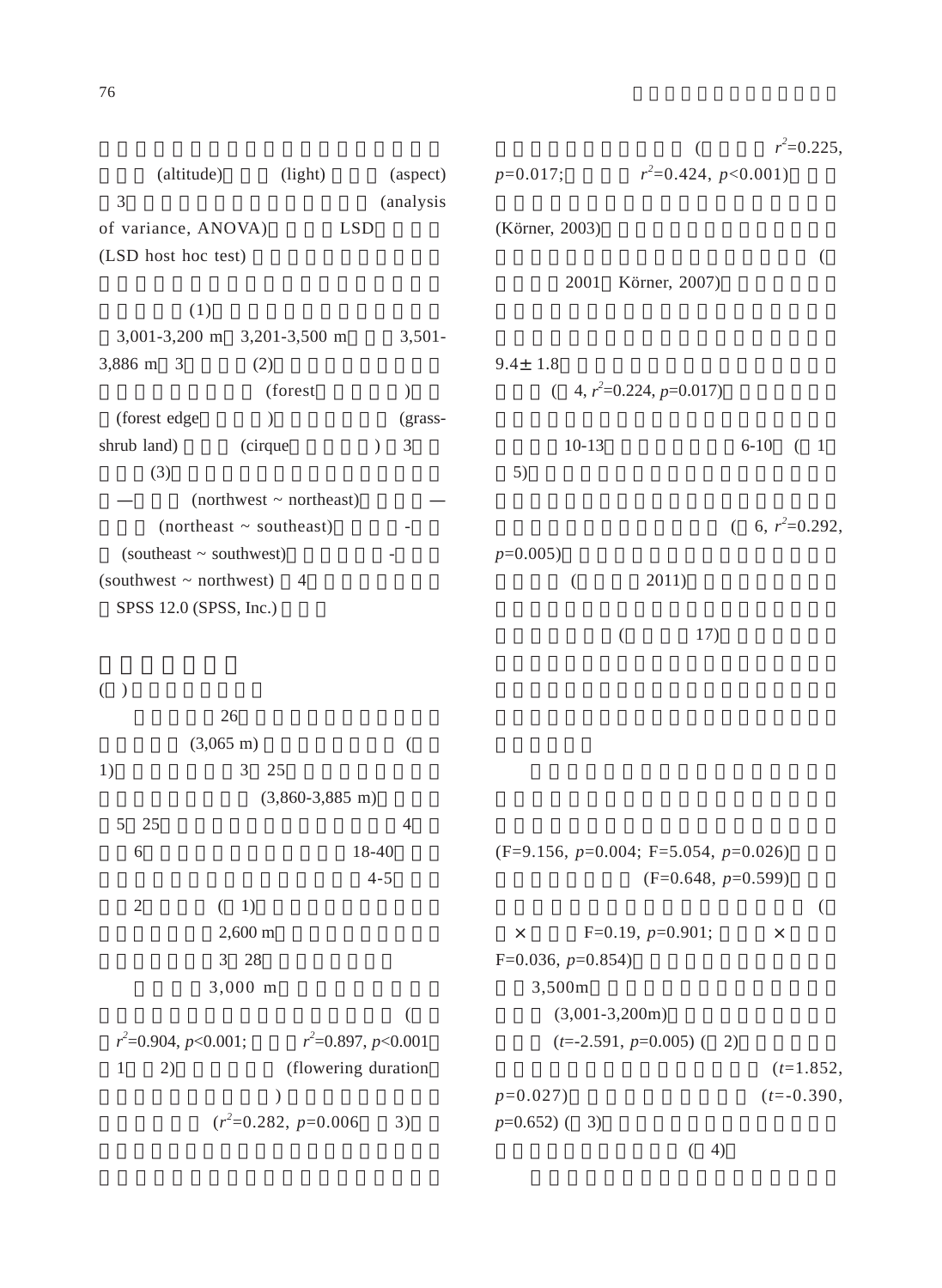



Fig. 2. Relationship between altitude and flowering date of *Rhododendron pseudochrysanthum* in Mt. Xue in 2010.



3. 2010 (*Rhododendron pseudochrysanthum*) (*y*=66.19-0.0122*x*, *r 2* =0.282, *p*=0.006)

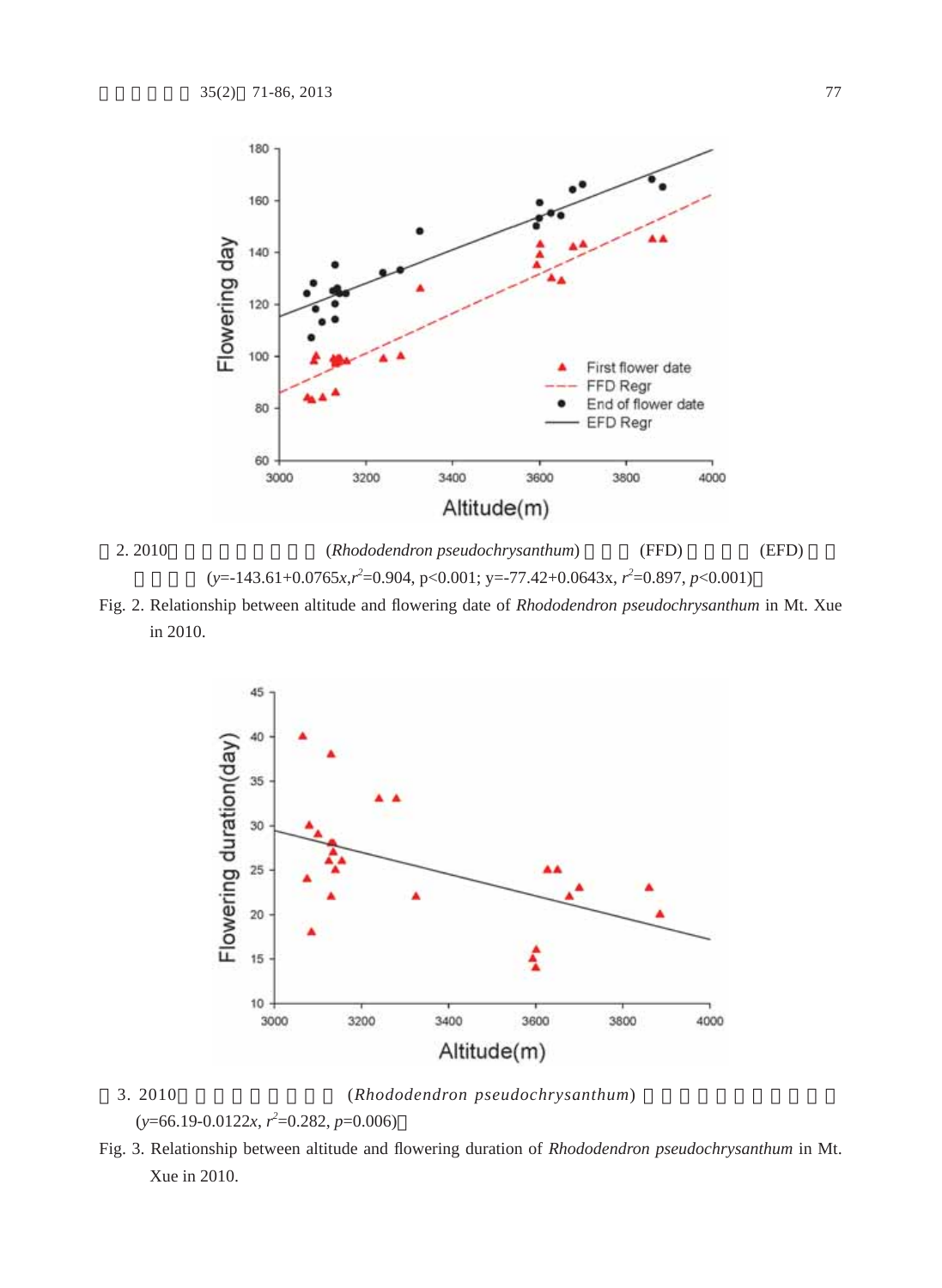

4. 2010 (*Rhododendron pseudochrysanthum*) (*y*=19.94-0.0032*x*, *r 2* =0.224, *p*=0.017)

Fig. 4. Relationship between altitude and flower number/branch of *Rhododendron pseudochrysanthum* in Mt. Xue in 2010.



|                | (Rhododendron pseudochrysanthum) |      |     |     |         |         | (a) |
|----------------|----------------------------------|------|-----|-----|---------|---------|-----|
| 3 <sup>0</sup> | $3,075$ m)                       | 11.7 | (b) | 20  | 3,080m) | 8.5 (c) |     |
| 120            | 3,135m)                          | 12.0 | (d) | 130 | 3.125m) | 9.7     |     |

Fig. 5. Flower number/branch comparison of *Rhododendron pseudochrysanthum* at different light environments in Mt. Xue.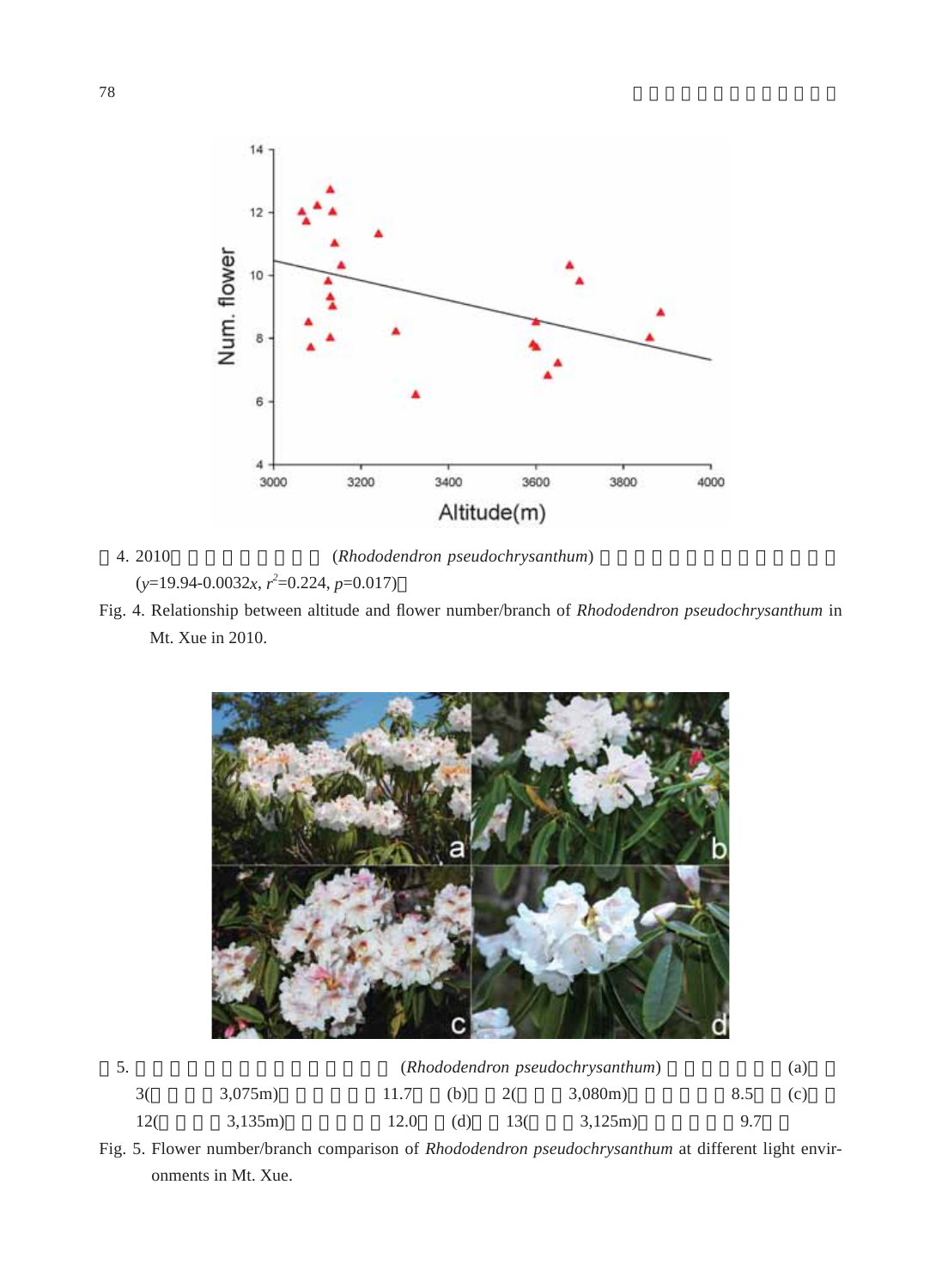



Fig. 6. Relationship between heat cumulation (degree-hour) and first flowering date of *Rhododendron pseudochrysanthum* in Mt. Xue in 2010.

2. **analysis in the control (***Rhododendron pseudochrysanthum*)

Table 2. Flowering and leaf phenology comparison of *Rhododendron pseudochrysanthum* at different altitude in Mt. Xue.

|                                                                                    | Num. flower | First<br>flowering<br>date (days) | End of<br>flowering<br>date (days)                                   | Flowering<br>duration<br>(days) | Num. leaf        | Leaf<br>expansion<br>date (days) |
|------------------------------------------------------------------------------------|-------------|-----------------------------------|----------------------------------------------------------------------|---------------------------------|------------------|----------------------------------|
| 3,001-3,200 m $10.7 \pm 0.4$ a $94.8 \pm 2.5$ b $123.0 \pm 2.2$ c $28.2 \pm 1.8$ a |             |                                   |                                                                      |                                 | $8.2 + 0.4$ a    | $137.7 \pm 2.1$ c                |
| $3.201 - 3.500$ m                                                                  |             |                                   | 9.2 ± 0.8 ab $106.0 \pm 4.8$ b $136.3 \pm 4.1$ b $30.3 \pm 3.5$ a    |                                 | $6.3 + 0.6 b$    | $149.3 \pm 3.5 \text{ b}$        |
| 3,501-3,886 m                                                                      |             |                                   | $8.1 \pm 0.6$ b $140.3 \pm 3.5$ a $159.1 \pm 3.0$ a $18.9 \pm 2.5$ b |                                 | $6.9 \pm 0.5$ ab | $166.0 \pm 3.0 a$                |
|                                                                                    | 0.05        |                                   |                                                                      |                                 |                  |                                  |

3. **Black** (*Rhododendron pseudochrysanthum*)

Table 3. Flowering and leaf phenology comparison of *Rhododendron pseudochrysanthum* at different light environments in Mt. Xue

|                   | Num. flower      | First<br>flowering<br>date (days) | End of<br>flowering<br>date (days)                                           | Flowering<br>duration<br>(days) | Num. leaf | Leaf<br>expansion<br>date (days)                                                                       |
|-------------------|------------------|-----------------------------------|------------------------------------------------------------------------------|---------------------------------|-----------|--------------------------------------------------------------------------------------------------------|
| grassland, cirque |                  |                                   |                                                                              |                                 |           | $9.9 \pm 0.4$ a $117.8 \pm 2.5$ a $142.5 \pm 2.2$ a $24.7 \pm 1.8$ a $7.9 \pm 0.4$ a $153.6 \pm 2.1$ a |
| forest            | $8.0+0.6 h$      |                                   | $106.0 \pm 3.4 \text{ b}$ $132.3 \pm 2.9 \text{ b}$ $26.4 \pm 2.5 \text{ a}$ |                                 |           | $5.3 + 0.4 b$ $148.7 + 3.5 a$                                                                          |
| forest edge       | $10.3 \pm 0.7$ a |                                   |                                                                              |                                 |           | $94.0 \pm 4.1 \text{ c}$ 121.8 $\pm$ 3.6 c 27.8 $\pm$ 3.0 a 8.4 $\pm$ 0.6 a 133.7 $\pm$ 2.9 b          |
|                   | 0.05             |                                   |                                                                              |                                 |           |                                                                                                        |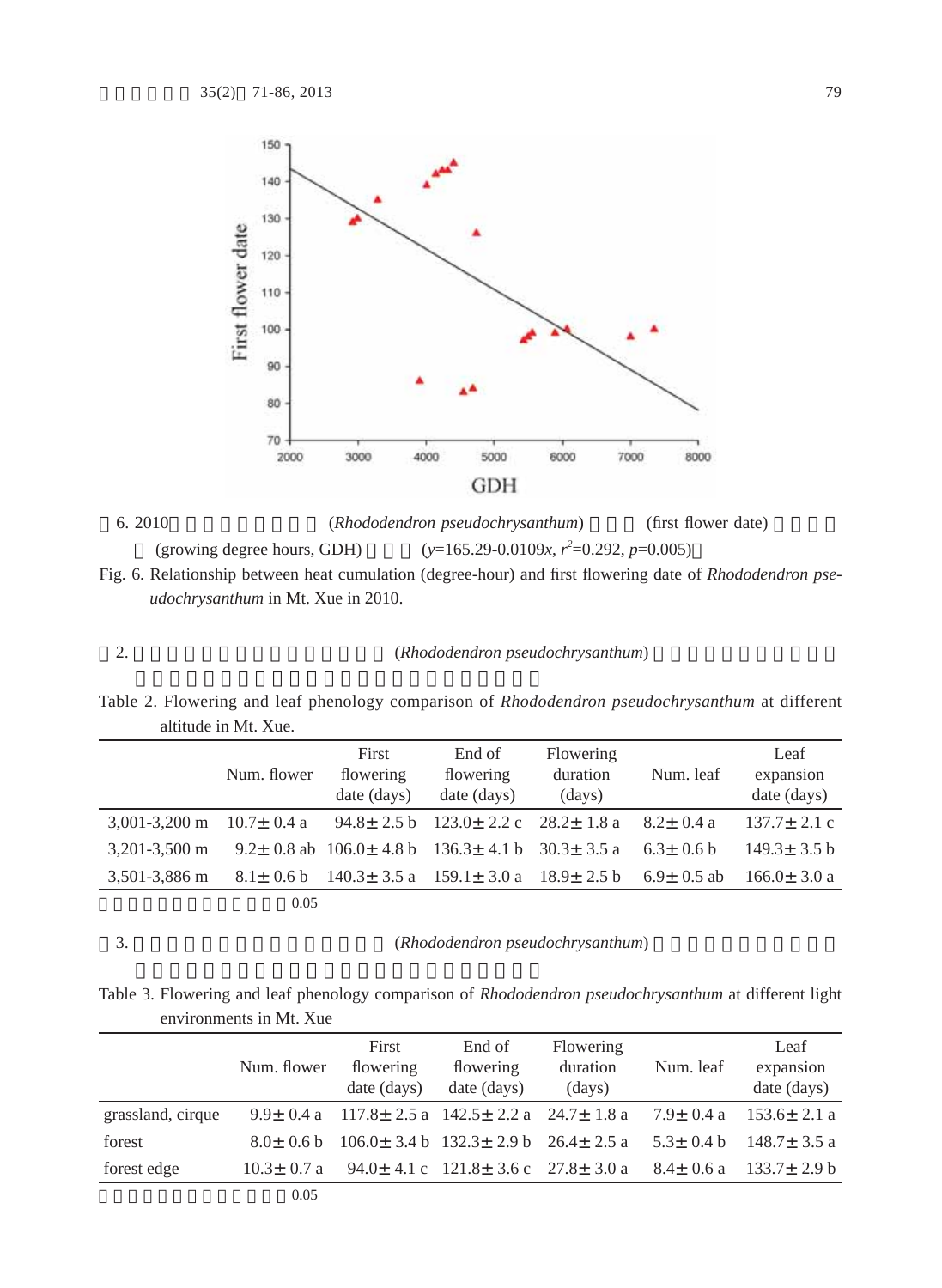|                            | Num. flower   | First flowering<br>date (days) | End of flowering<br>date (days) | Flowering<br>duration<br>$\frac{days}{9}$ | Num. leaf | Leaf expansion<br>date (days) |
|----------------------------|---------------|--------------------------------|---------------------------------|-------------------------------------------|-----------|-------------------------------|
| North $\sim$<br>north east | $9.5 + 0.5 a$ | $110.4 + 3.0 a$                | $136.4 + 2.6a$                  | $26.0 \pm 2.2$ a $7.5 \pm 0.5$ a          |           | $149.4 + 2.1$ ab              |
| East~<br>south east        | $9.1 + 0.8a$  | $110.3 + 4.5a$                 | $131.3 \pm 3.9 a$               | $21.0+3.3a$ 8.2+ 0.7 a                    |           | $144.0 \pm 2.1$ b             |
| South $\sim$<br>southeast  | $10.0+0.6a$   | $106.2 + 3.5 a$                | $133.3 + 3.1 a$                 | $27.1 + 2.6a$ 6.7+ 0.4 a                  |           | $146.2 + 2.1 h$               |
| West $\sim$<br>north west  | $10.6 + 0.7a$ | $117.5 + 4.2 a$                | $147.3 \pm 3.7 b$               | $29.8 + 3.1 a$ 7.4 + 0.6 a                |           | $156.4 + 2.1 a$               |
|                            |               | 0.05                           |                                 |                                           |           |                               |

|                    |  | Table 4. Flowering and leaf phenology comparison of <i>Rhododendron pseudochrysanthum</i> at different |  |
|--------------------|--|--------------------------------------------------------------------------------------------------------|--|
| aspects in Mt. Xue |  |                                                                                                        |  |

| (4.232, p<0.001)   |                     |                                |         |
|--------------------|---------------------|--------------------------------|---------|
|                    | $F=0.861, p=0.447;$ | (Bombus spp.)                  |         |
| $F=0.206, p=0.890$ | $F=0.796, p=0.474;$ | (Bergman et al., 1996)         |         |
| $F=0.862, p=0.487$ |                     |                                |         |
|                    |                     | 7)                             |         |
| 3,500m             |                     |                                |         |
|                    | 2)                  |                                |         |
|                    |                     |                                | (flower |
| 3)                 |                     | primordia)                     |         |
|                    |                     |                                |         |
|                    |                     |                                | (Brown, |
|                    |                     | 1953; Cleary and Waring, 1969) |         |
|                    |                     |                                |         |

(Swartz and

|       | Powell, 1981) Fisher (1996) |
|-------|-----------------------------|
| 2011) | (Lilium longiflorum Thumb.) |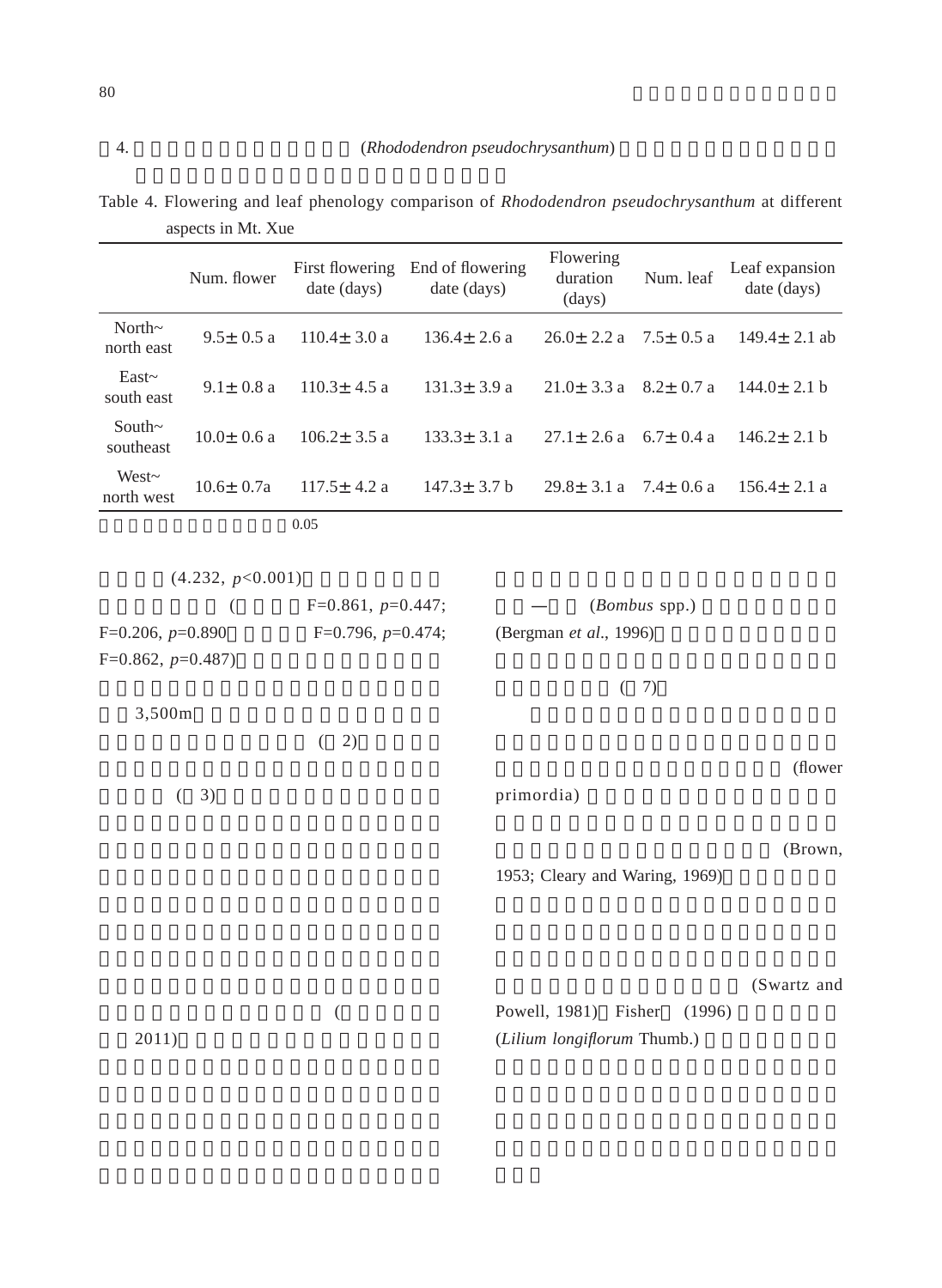

Fig. 7. Fruit phenology comparison of *Rhododendron pseudochrysanthum* at different lighting habitats in Mt. Xue.

|                            | (Miller-Rushingand |               |                           |                              |
|----------------------------|--------------------|---------------|---------------------------|------------------------------|
| Richard, 2008)             |                    | $($ )         |                           |                              |
| (chilling)                 |                    |               |                           |                              |
| Richardson<br>(1974)       |                    |               | $(8, r^2=0.771, p<0.001)$ |                              |
|                            | (chilling-         |               |                           |                              |
| heat sum sequential model) |                    |               |                           |                              |
|                            |                    |               |                           |                              |
| (chilling hours)           |                    | $20 - 56$     | $37.5 \pm 9.8$            | $1 - 32$                     |
|                            |                    |               | $12.4 \pm 7.2$            |                              |
|                            |                    |               |                           | $<$ 3,500 m                  |
|                            |                    | $10-23$       | 3,500 m                   | $(<3,500$ m                  |
|                            |                    | $\mathcal{E}$ |                           | $1 - 15$                     |
| $\overline{2}$             |                    |               |                           |                              |
|                            |                    |               |                           | 9, $r^2=0.259$ , $p=0.009$ ) |

(Körner, 2003)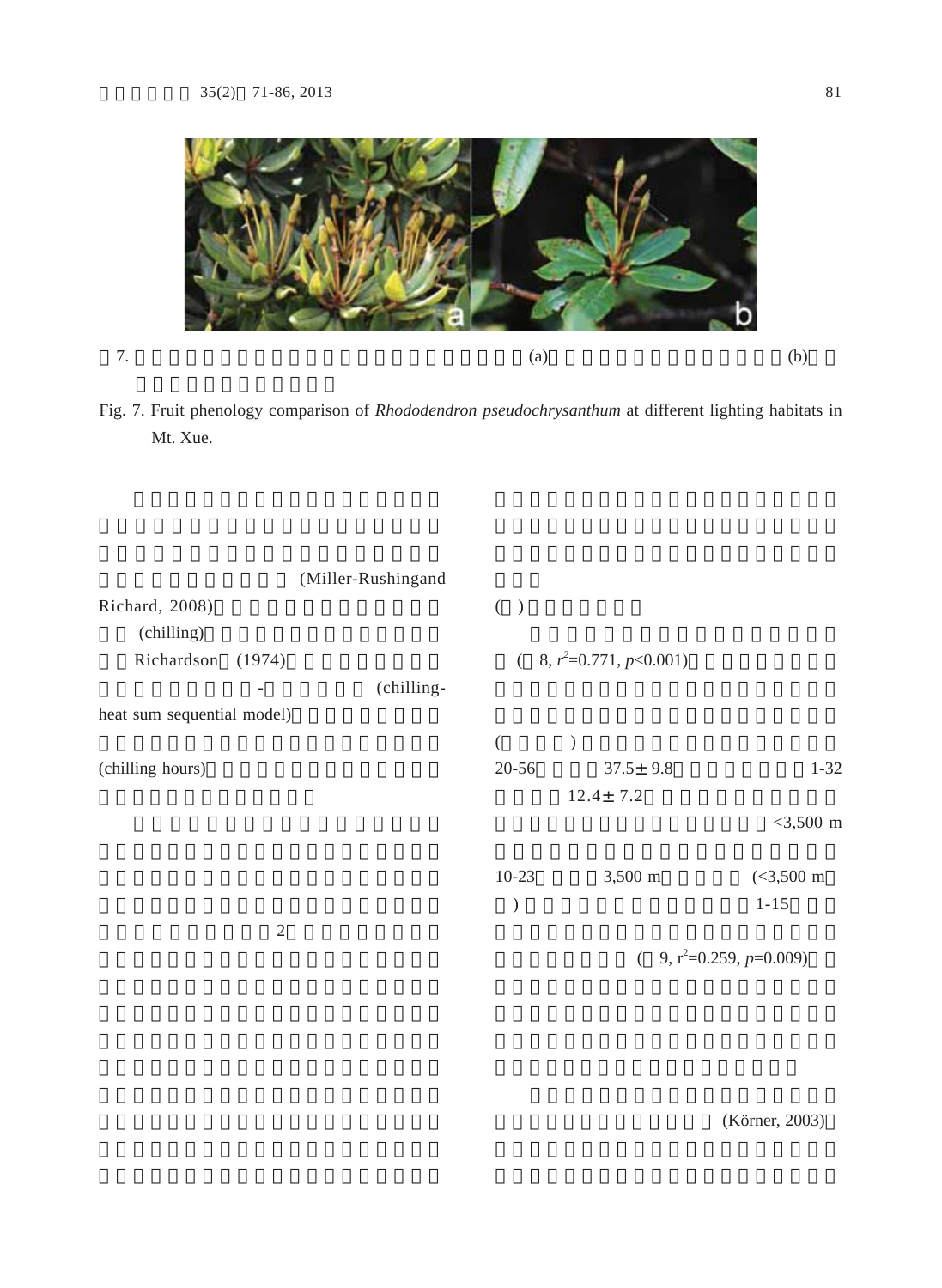



in 2010.



*p*=0.009)

9. 2010  $(y=56.06-0.0131x, r^2=0.260,$ 

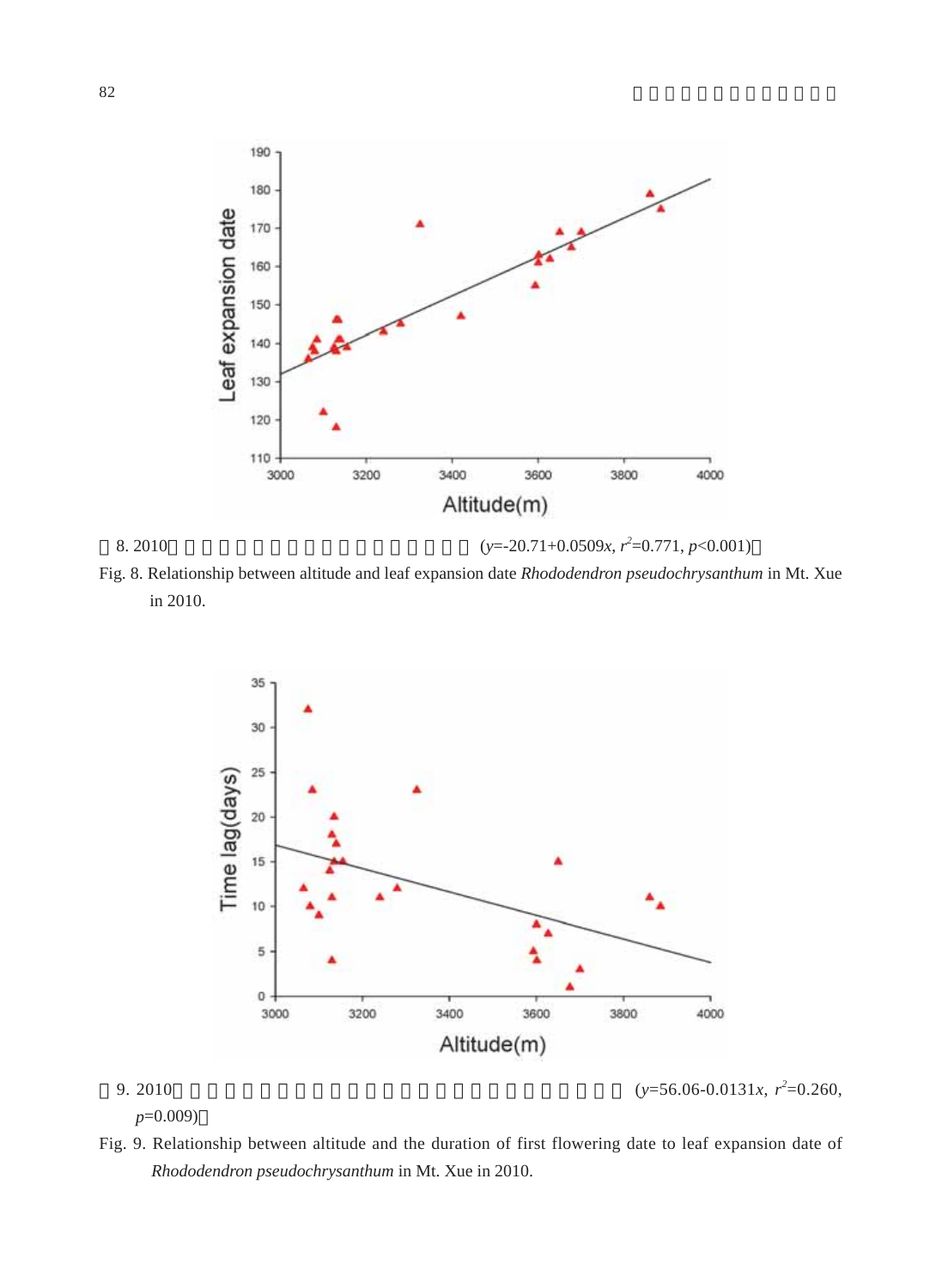

 $(10)$ 







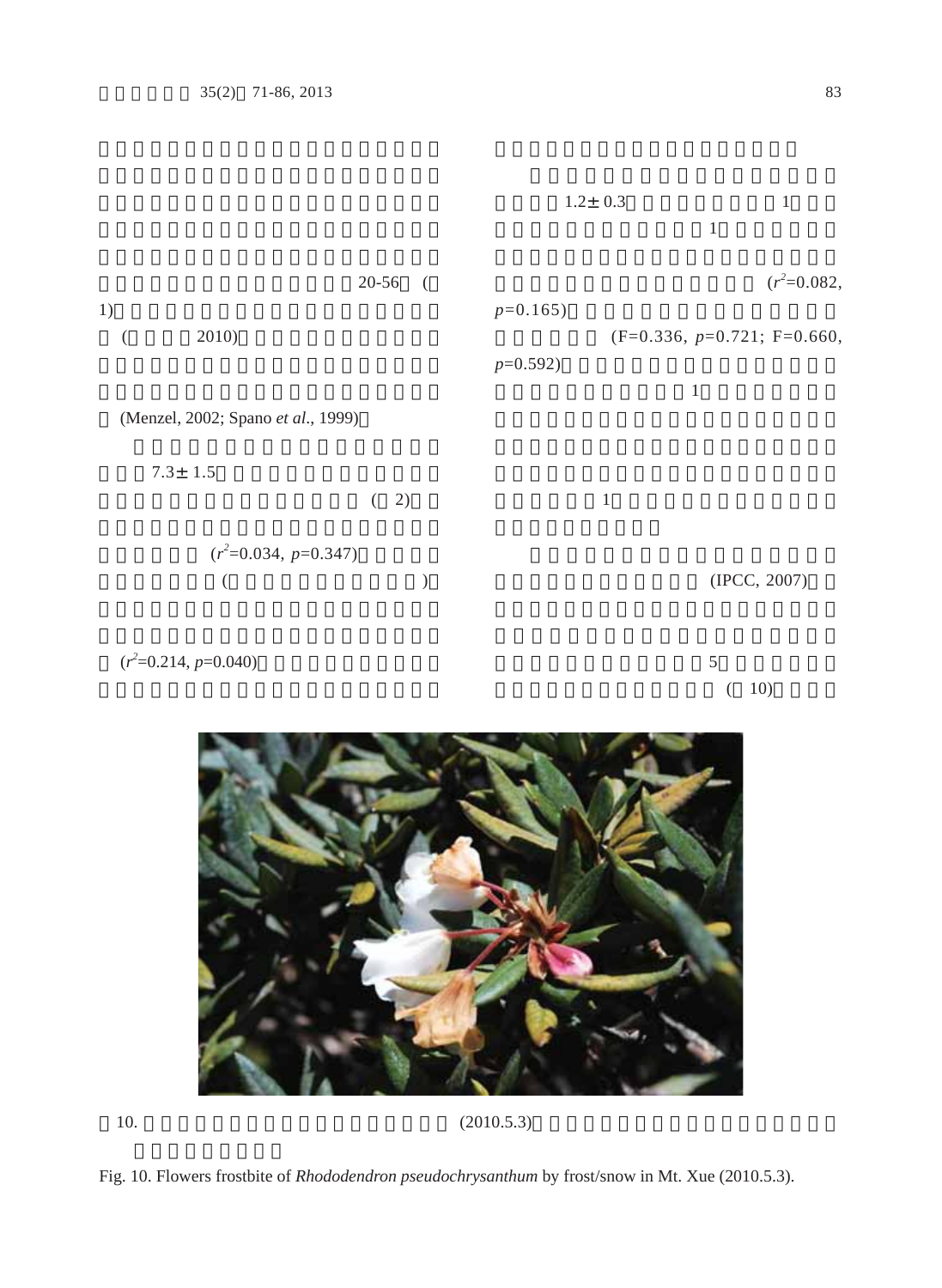$(2010)$ 

 $(2011)$ 

 $(2005)$ 

 $(1983)$ 

 $(2006)$  LEAFY

 $(1995)$  $17(4): 1-3$  $(2011)$  $3-1 - 3-27$  $(2011)$ 

 $(2010)$ 

 $32(3): 15-34$  $(2010)$ 

34(11): 1274-1282

|        | (2006) |
|--------|--------|
| _      | 57     |
| 2      |        |
| (1986) |        |

 $(2001)$ 

2001(3): 30-31

 $(2010)$ 

32(3): 89-102  $(2004)$ 

 $(2009)$ 

29(10): 5195-5206

 $(2011)$  $1-1 - 1 - 1-133$  $(2011)$ 

Bergman, P., U. Molau and B. Holmgren (1996) Micrometeorological impacts on insect activity and plant reproductive success in an alpine environment, Swedish Lapland. Arctic and Alpine Research 28(2): 196-202.

Brown, D. S. (1953) Climate in relation to deciduous fruit production in California. VI. The apparent efficiencies of different temperatures for the development of apricot fruit. American Society for Horticultural Science 62: 173-183.

Cannel, M. G. R. and R. I. Smith (1983) Thermal time, chill days and prediction of budburst in *Picea sitchensis*. Journal of Applied Ecology 20: 951-963.

Chuine, I., P. Cour and D. D. Rousseau (1999) Selecting models to predict the timing of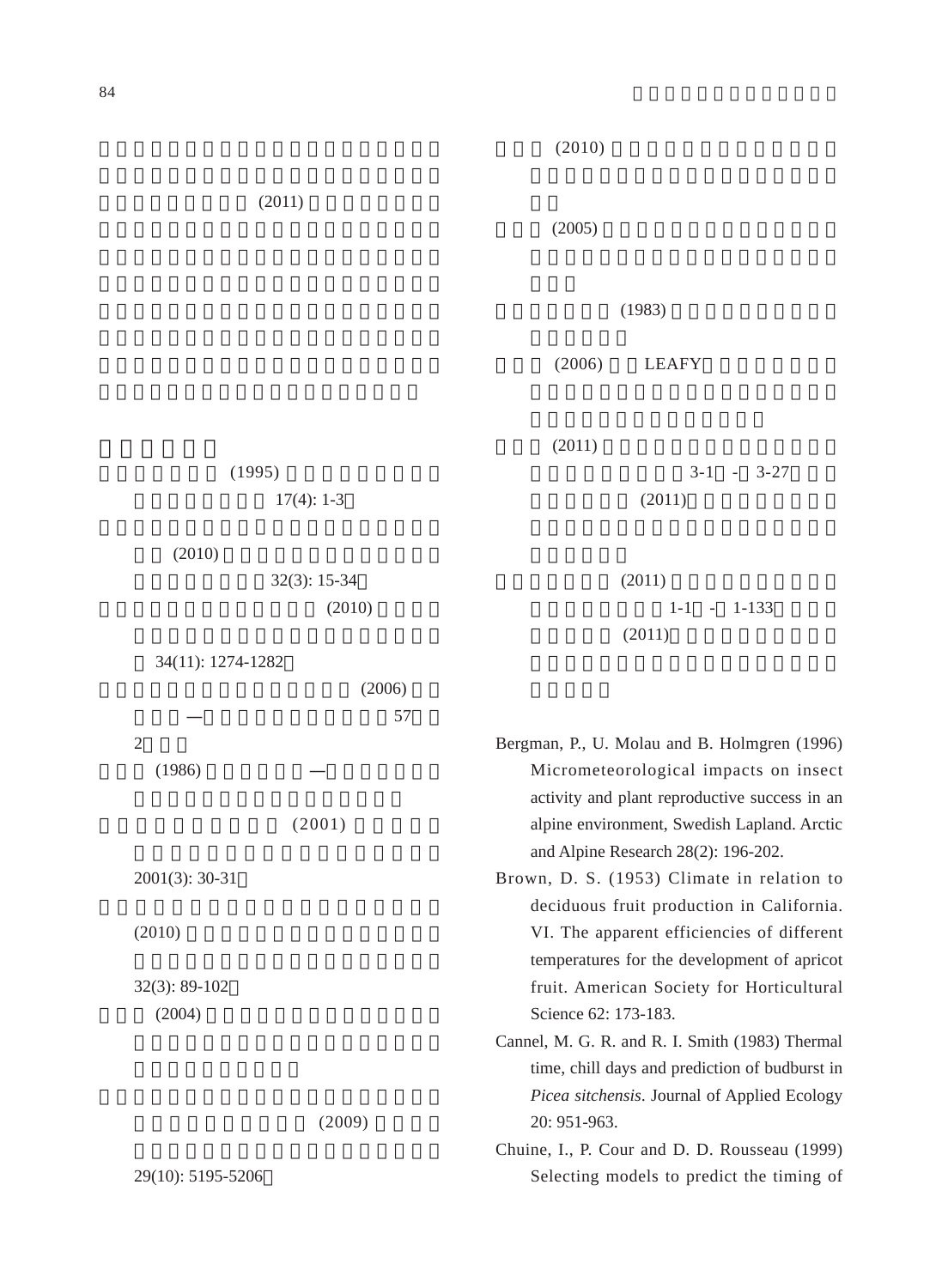flowering of temperate tree: implications for tree phenology modeling. Plant, Cell & Environment 22: 1-13.

- Cleary B. D. and R. H. Waring (1969) Temperature: collection of data and its analysis for the interpretation of plant growth and distribution. Canadian Journal of Botany 47(1): 167-173.
- Fisher P. R., J. H. Leith and R. D. Heins (1996) Modeling flower bud elongation in Easter lily (*Lilium longiflorum* Thumb.) in response to temperature. Hortscience 31: 349-352.
- Gime'nez-Benavides, L., R. Garcı'a-Camacho, J. Marı'aIriondo and A. Escudero (2011) Selection on flowering time in Mediterranean high-mountain plants under global warming. Evolutionary Ecology 25: 777-794.
- Hannerz, M. (1999) Evaluation of temperature models for predicting bud burst in Norway spruce. Canadian Journal of Forest Research 29: 9-19.
- IPCC (2007) Climate Change 2007: Impacts, Adaptation and Vulnerability. Contribution of Working Group II to the Fourth Assessment Report of the Intergovernmental Panel on Climate Change. Cambridge University Press, Cambridge. 104pp.
- Irving, E. and R. J. Hebda (1993) Concerning the origin and distribution of Rhododendrons. Journal of the American *Rhododendron* Society 47: 139-162.
- Körner, C. (2003) Alpine Plant Life: Functional Plant Ecology of High Mountain Ecosystems. 2nd ed. Springer-Verlag, Berlin Heidelberg. 344 pp.
- Körner, C (2007) The use of 'altitude' in ecological research. Trends in Ecology and Evolution 22(11): 569-574.
- Li, H. L., S. Y. Lu, Y. P. Yang and Y. H. Tseng

(1998) Ericaceae. Flora of Taiwan II 4: 17- 39.

- Makrodimos, N., G. J. Blionis, N. Krigas and D. Vokou (2008) Flower morphology, phenology and visitor patterns in an alpine community on Mt. Olympos, Greece. Flora - Morphology, Distribution, Functional Ecology of Plants 203: 449-468.
- Menzel, A. (2002) Phenology: its importance to the global change community. Climate Change 54: 379-385.
- Menzel, A., T. H. Sparks, N. Estrella, E. Koch, A. Aasa, R. Ahas, K. Alm-Kubler, P. Bissolli, O. Braslavska, A. Briede, F. M. Chmielewski, Z. Crepinsek, Y. Curnel, A. Dahl, C.Defila, A. Donnelly, Y. Filella, K. Jatczak, F. Mage, A. Mestre, O. Nordli, J. Penuelas, P. Pirinen, V. Remisova, H. Scheifinger, M. Striz, A. Susnik, A.J.H.V. Vliet, F.E. Wielgolaski, S. Zach and A. Zust (2006) European phonological response to climate change matches the warming pattern. Global Change Biology 12: 1969-1976.
- Miller-Rushing, A. J. and B. P. Richard (2008) Global warming and flowering times in Thoreau's Concord: a community perspective. Ecology 89(2): 332-341.
- Murray, M. B., M. G. R. Cannel and R. I. Smith (1989) Date of bud burst of fifteen tree species in Britain following climatic warming. Journal of Applied Ecology 26: 693-700.
- Myneni, R.B., C. D. Keeling, C.J. Tucker, G. Asrar and R. R. Nemani (1997) Increased plant growth in the northern high latitudes from 1981-1991. Nature 386: 698-702.
- Parmesan, C. (2006) Ecological and evolutionary responses to recent climate change. Ecology, Evolution, and Systematics 37: 637-669.